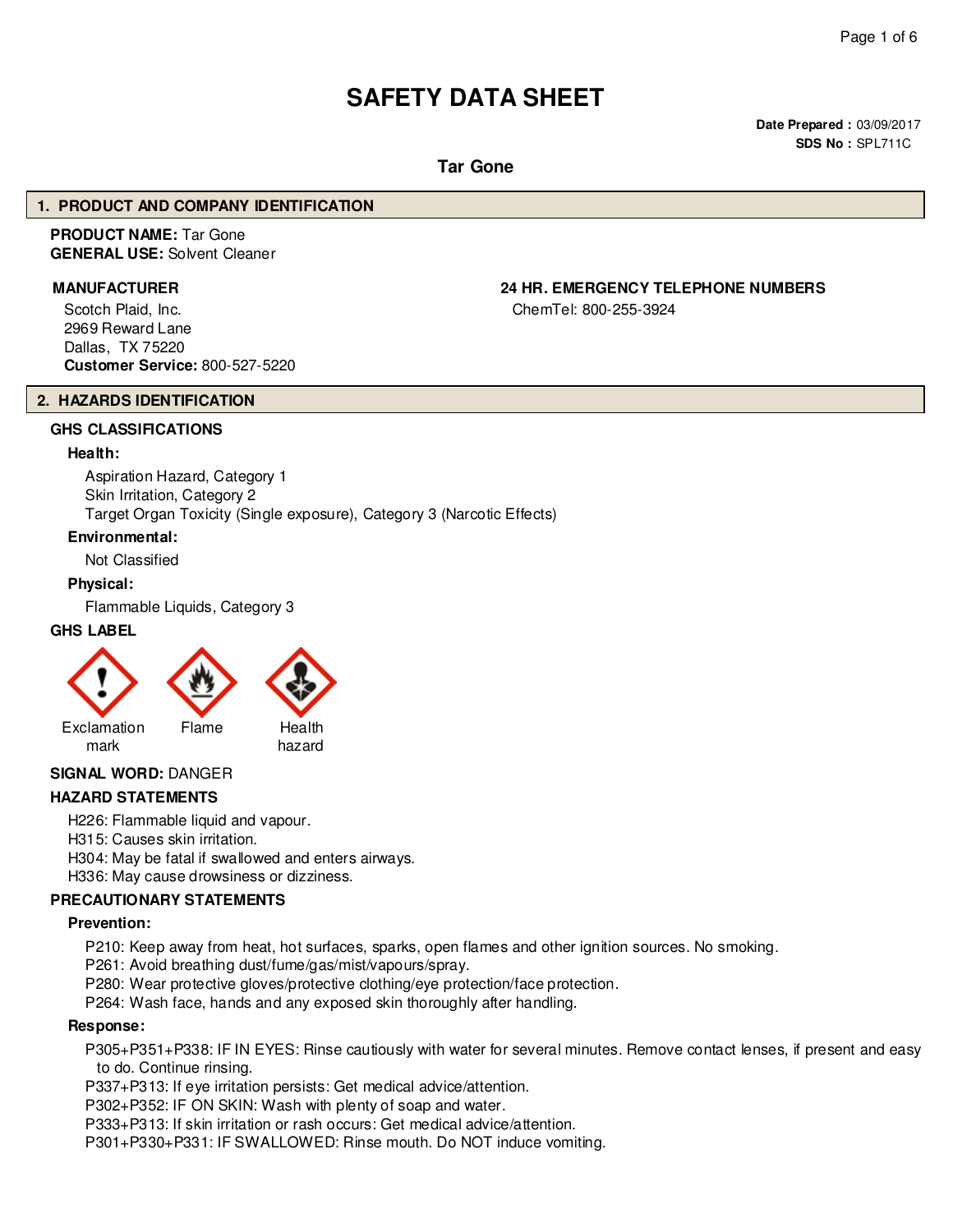#### Tar Gone

P304+P341: IF INHALED: If breathing is difficult, remove victim to fresh air and keep at rest in a position comfortable for breathing.

P312: Call a POISON CENTER or doctor / physician if you feel unwell.

P370+P378: In case of fire: Use dry chemical, carbon dioxide, water spray (fog) or foam to extinguish.

#### **Storage:**

P403+P235: Store in a well-ventilated place. Keep cool.

P233: Keep container tightly closed.

P102: Keep out of reach of children.

#### **Disposal:**

P501: Dispose of contents/container to an approved waste disposal plant.

#### **3. COMPOSITION / INFORMATION ON INGREDIENTS**

| <b>Chemical Name</b>                       | $Wt.\%$ | <b>CAS</b> |
|--------------------------------------------|---------|------------|
| Distillates, Petroleum, Hydrotreated Light | 100     | 64742-47-8 |

#### **4. FIRST AID MEASURES**

**EYES:** Immediately flush eyes with plenty of water. Get medical attention, if irritation persists.

**SKIN:** Wash with soap and water. Get medical attention if irritation develops or persists.

**INGESTION:** Do NOT induce vomiting. Never give anything by mouth to an unconscious person. Rinse mouth with water. Consult a physician.

**INHALATION:** Remove to fresh air. If not breathing, give artificial respiration. If breathing is difficult, give oxygen. Get immediate medical attention.

#### **SIGNS AND SYMPTOMS OF OVEREXPOSURE**

**EYES:** Contact may cause eye irritation.

**SKIN:** Contact may cause skin irritation.

**INGESTION:** May cause headache and nausea.

**INHALATION:** May cause drowsiness and/or dizziness.

**ACUTE EFFECTS:** Mild central nervous system depressant following inhalation or ingestion. May cause headache, nausea, dizziness, drowsiness, and incoordination.

**CHRONIC EFFECTS:** Repeated or prolonged exposure to the skin may cause dermatitis. Ingestion may cause nausea, weakness and central nervous systems effects.

**NOTES TO PHYSICIAN:** Treat symptomatically

#### **5. FIRE FIGHTING MEASURES**

**GENERAL HAZARD:** The vapor of this product may form a combustible mixtures with air in confined spaces.

**EXTINGUISHING MEDIA:** Use dry chemical, carbon dioxide, water spray (fog) or foam when fighting fires involving this material. **HAZARDOUS COMBUSTION PRODUCTS:** Oxides of carbon.

**EXPLOSION HAZARDS:** In a fire or if heated, a pressure increase will occur and the container may burst, with a risk of a subsequent explosion.

**FIRE FIGHTING PROCEDURES:** Use fire fighting measures that are appropriate for the local circumstance and the surrounding environment.

**FIRE FIGHTING EQUIPMENT:** Use personal protective equipment

#### **6. ACCIDENTAL RELEASE MEASURES**

**SMALL SPILL:** Stop leak if safe to do so. Soak up and contain spill with an absorbant material and place in container for proper disposal. Flush away traces with water.

**LARGE SPILL:** Dike spilled material or otherwise contain material to ensure runoff does not reach into soil, ditches, sewers and / or groundwater. Transfer material into suitable containers for proper disposal in accordance with local, state and federal regulations.

#### **ENVIRONMENTAL PRECAUTIONS**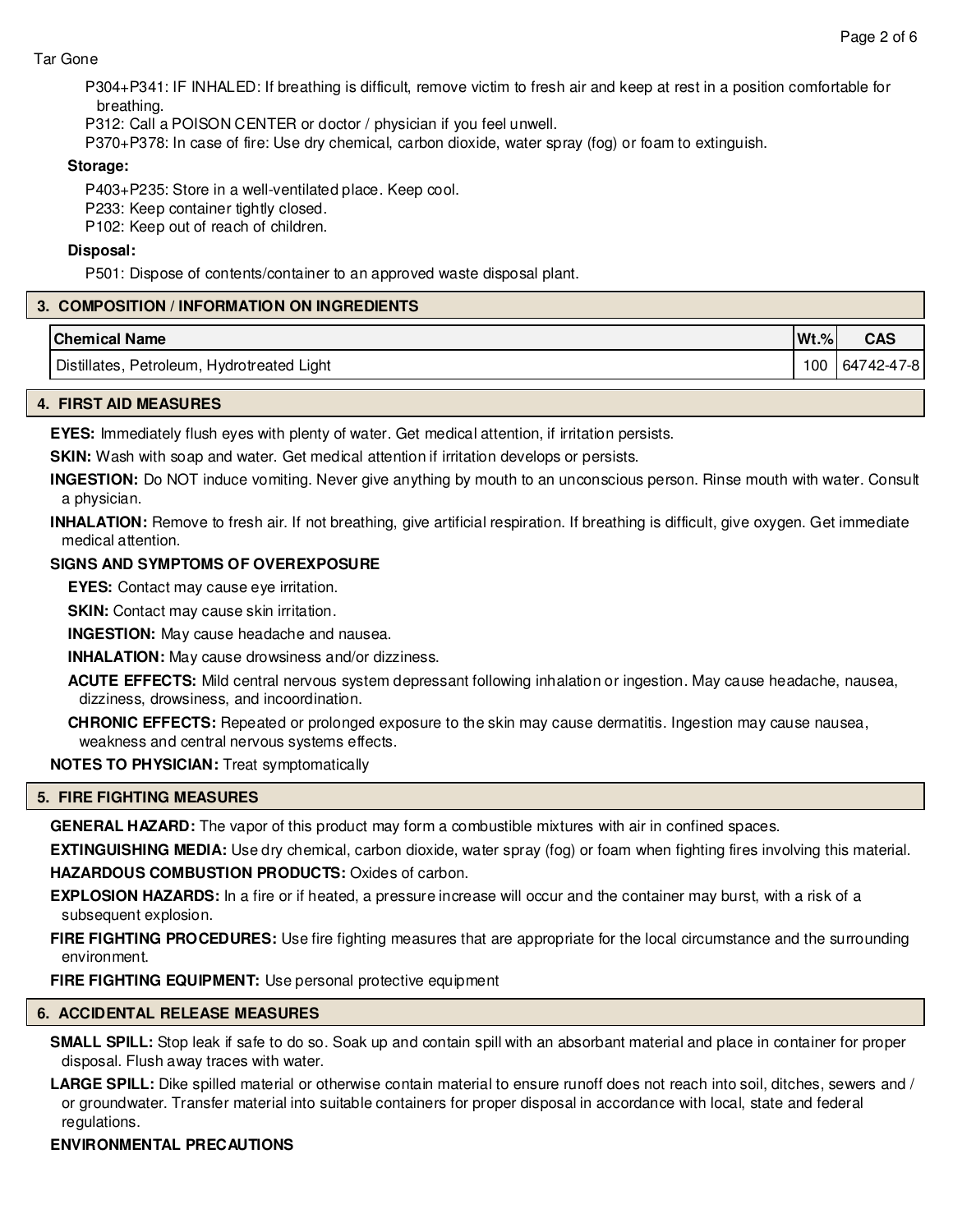**WATER SPILL:** Do not allow material to contaminate waterways.

**LAND SPILL:** Do not allow material to contaminate the soil.

**GENERAL PROCEDURES:** Ensure clean-up is conducted by trained personnel only. Refer to protective measures listed in Sections 7 and 8.

**SPECIAL PROTECTIVE EQUIPMENT:** For personal protection see section 8.

**COMMENTS:** Inform appropriate managerial or supervisory personnel of all environmental releases. Prevent further leakage or spillage if safe to do so.

#### **7. HANDLING AND STORAGE**

**GENERAL PROCEDURES:** Handle in accordance with good industrial hygiene and safety procedures. Use personal protection recommended in Section 8. Follow all product label instructions.

**HANDLING:** Wash face, hands and any exposed skin thoroughly after handling. Avoid breathing vapors or mists.

**STORAGE:** Keep out of reach of children. Store in original container in a cool, dry and well ventilated area.

#### **8. EXPOSURE CONTROLS / PERSONAL PROTECTION**

#### **EXPOSURE GUIDELINES**

| OSHA HAZARDOUS COMPONENTS (29 CFR1910.1200) |            |     |                        |  |  |
|---------------------------------------------|------------|-----|------------------------|--|--|
|                                             |            |     | <b>EXPOSURE LIMITS</b> |  |  |
|                                             |            |     | <b>ACGIH TLV</b>       |  |  |
| <b>Chemical Name</b>                        |            | ppm | mg/m <sup>3</sup>      |  |  |
| Distillates, Petroleum, Hydrotreated Light  | <b>TWA</b> |     | 200                    |  |  |

**ENGINEERING CONTROLS:** Use with adequate ventilation, especially in confined spaces.

#### **PERSONAL PROTECTIVE EQUIPMENT**

**EYES AND FACE:** Safety glasses with side shields.

**SKIN:** Chemical resistant gloves.

**RESPIRATORY:** Respiratory protection should be worn when there is a potential to exceed the exposure limit guidelines.

**PROTECTIVE CLOTHING:** Wear suitable protective clothing to prevent contact with skin.

**WORK HYGIENIC PRACTICES:** Wash contaminated clothing before reuse. Wash face, hands and any exposed skin thoroughly after handling.

**OTHER USE PRECAUTIONS:** Protective clothing and equipment should be in accordance with 29 CFR 1910.132 and 1910.133. **COMMENTS:** Eyewash stations and safety showers should always be in place where chemicals are handled and stored.

#### **9. PHYSICAL AND CHEMICAL PROPERTIES**

**PHYSICAL STATE: Liquid ODOR:** Petroleum like **ODOR THRESHOLD:** Not Available **APPEARANCE:** Clear liquid **COLOR:** Colorless to amber. **pH:** NA = Not Applicable **PERCENT VOLATILE:** 100% **FLASH POINT AND METHOD:** > 40°C (103°F) Closed Cup **FLAMMABLE LIMITS:** 0.6% to 5.5% **AUTOIGNITION TEMPERATURE:** > 220°C (428°F) **VAPOR PRESSURE:** 1.55 mm Hg at 20°C (68°F) **VAPOR DENSITY:** 4.5 (Air = 1) **BOILING POINT:** ~ 148°C (300°F) to 182°C (360°F) **FREEZING POINT:** No data available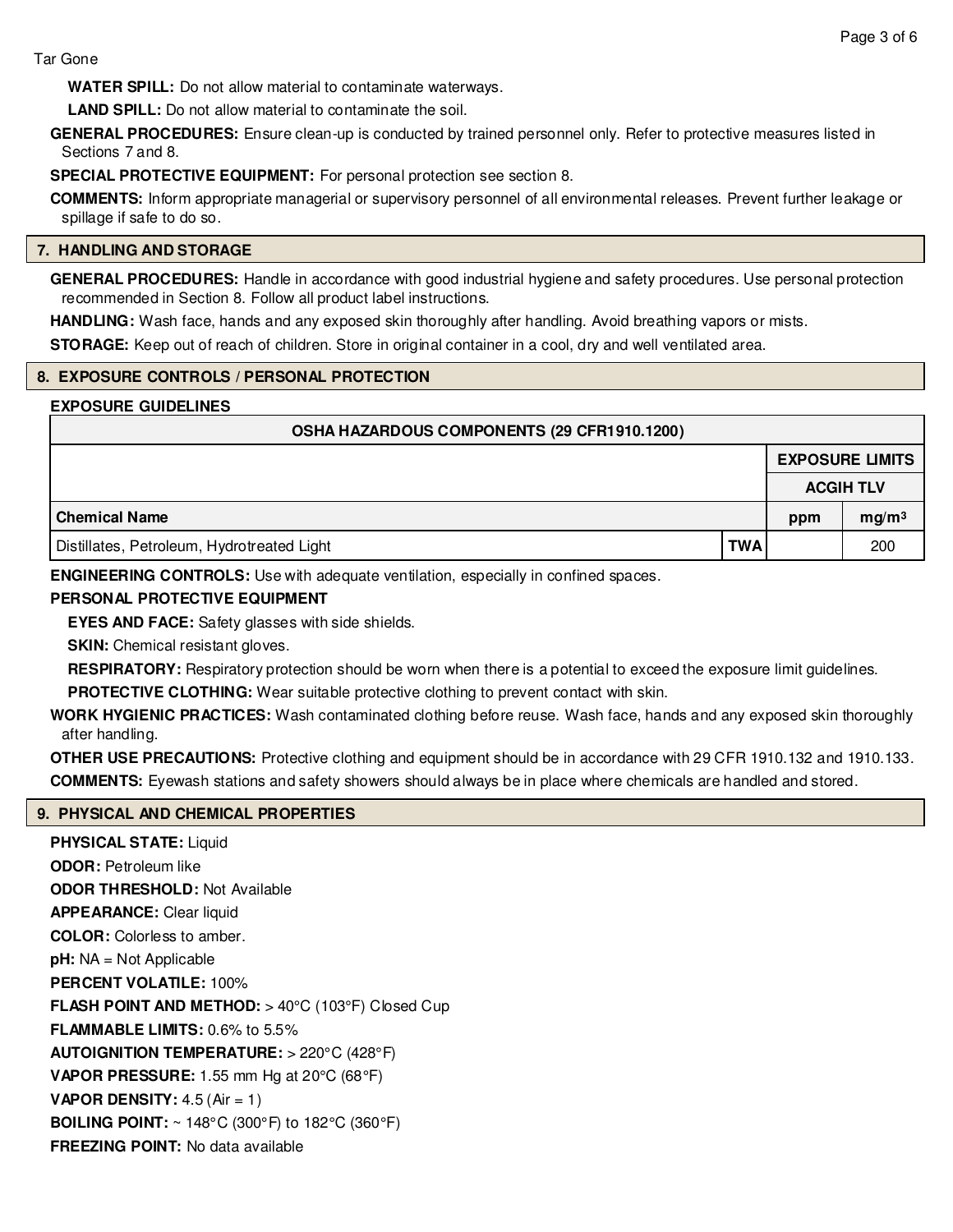**THERMAL DECOMPOSITION:** No data available **SOLUBILITY IN WATER:** Insoluble **PARTITION COEFFICIENT: N-OCTANOL/WATER:** No data available **EVAPORATION RATE:** No data available **SPECIFIC GRAVITY:** 0.75 to 0.80 g/ml **VISCOSITY:** Water thin. **OXIDIZING PROPERTIES:** This product is not classified as oxidizing

#### **10. STABILITY AND REACTIVITY**

**REACTIVITY:** Stable under normal conditions.

**HAZARDOUS POLYMERIZATION:** Will not occur.

**STABILITY:** Stable under normal conditions.

**CONDITIONS TO AVOID:** Heat, sparks and flames.

**POSSIBILITY OF HAZARDOUS REACTIONS:** No dangerous reaction known under conditions of normal use.

**HAZARDOUS DECOMPOSITION PRODUCTS:** Oxides of carbon.

**INCOMPATIBLE MATERIALS:** Oxidizing agents and open flames.

#### **11. TOXICOLOGICAL INFORMATION**

#### **ACUTE**

| <b>Chemical Name</b>                       | ORAL LD <sub>50</sub>   | <b>DERMAL LD<sub>50</sub></b> | <b>INHALATION</b><br>$\mathsf{LC}_{50}$ |
|--------------------------------------------|-------------------------|-------------------------------|-----------------------------------------|
| Distillates, Petroleum, Hydrotreated Light | $> 5000$ mg/kg<br>(rat) | $>$ 2000 mg/kg<br>(rabbit)    | No data                                 |

**EYE EFFECTS:** No known significant effects or critical hazards.

**SKIN EFFECTS:** Causes skin irritation.

**CHRONIC:** Long term or repeated exposure to this product defats the skin.

**SUBCHRONIC:** This product is irritating to the skin and respiratory tract. This product may cause central nervous system effects.

#### **CARCINOGENICITY**

- **IARC:** No ingredient in this product is present at levels greater than or equal to 0.1% is identified as a probable, possible or confirmed human carcinogen by IARC.
- **NTP:** No ingredient in this product is present at levels greater than or equal to 0.1% is identified as a known or anticipated carcinogen by NTP.
- **OSHA:** No ingredient in this product is present at levels greater than or equal to 0.1% is identified as a carcinogen or potential carcinogen by OSHA.

#### **REPEATED DOSE EFFECTS:** No data available

**IRRITATION:** Skin irratation

**SENSITIZATION:** No data available

**NEUROTOXICITY:** No data available

**GENETIC EFFECTS:** No data available

**REPRODUCTIVE EFFECTS:** No data available

**TARGET ORGANS:** Contains material which may cause damage to the following organs: central nervous system.

**TERATOGENIC EFFECTS:** No data available

#### **MUTAGENICITY:** No data available

**SYNERGISTIC MATERIALS:** No data available

#### **12. ECOLOGICAL INFORMATION**

**ECOTOXICOLOGICAL INFORMATION:** Toxic to aquatic life. **BIOACCUMULATION/ACCUMULATION:** No data available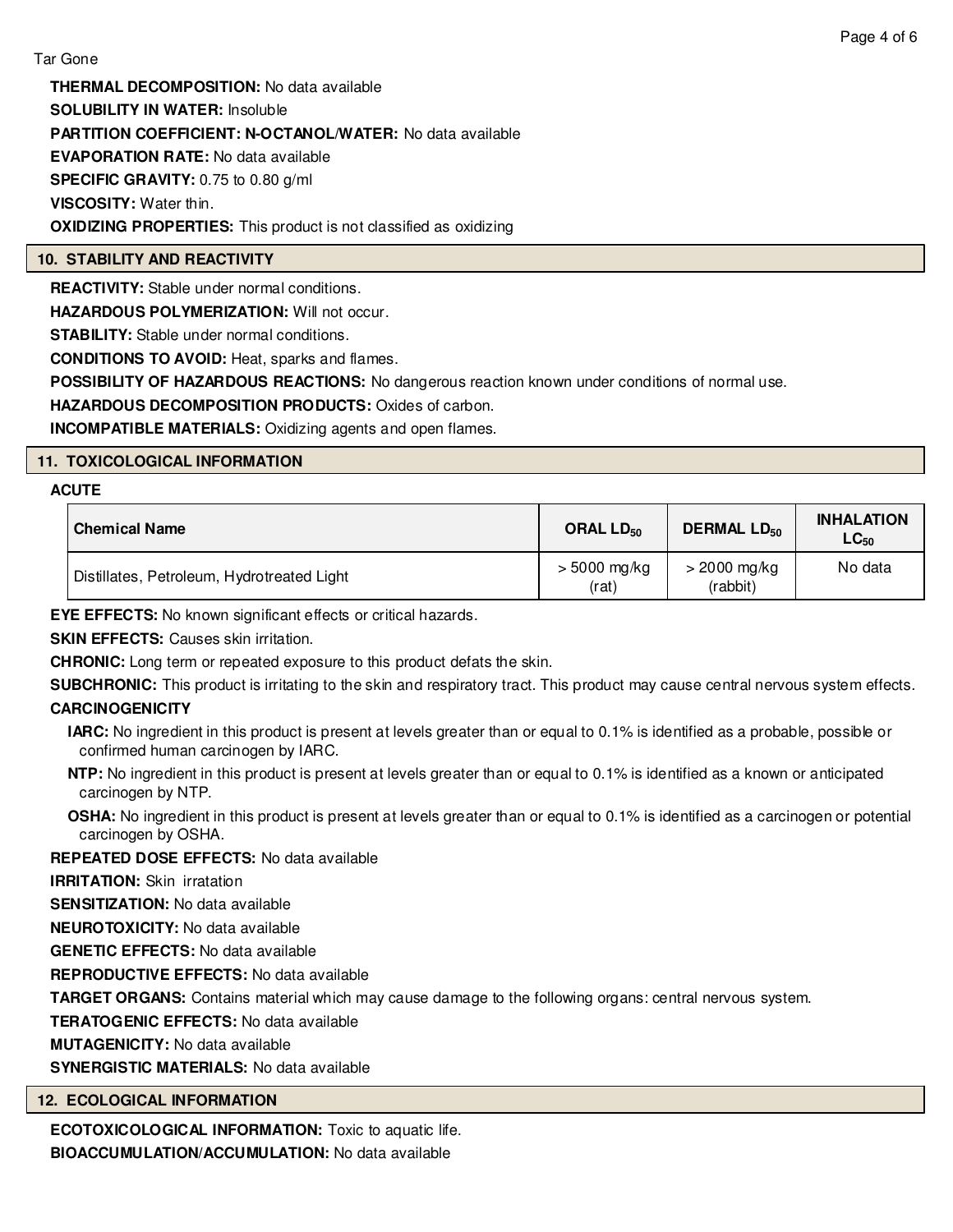#### **13. DISPOSAL CONSIDERATIONS**

**DISPOSAL METHOD:** Follow all Federal, State and Local Regulations appropriate for this material.

**PRODUCT DISPOSAL:** Wastewater resulting from this product should be directed to a proper waste water treatment facility.

**EMPTY CONTAINER:** Empty containers should be taken to an approved waste handling site for recycling or disposal. Do not reuse empty containers.

#### **14. TRANSPORT INFORMATION**

#### **DOT (DEPARTMENT OF TRANSPORTATION)**

**PROPER SHIPPING NAME:** Petroleum Distillates, N.O.S.

**PRIMARY HAZARD CLASS/DIVISION:** 3, Flammable

#### **UN/NA NUMBER:** 1268

### **PACKING GROUP:** III

**NOTE:** This product may be re-classified as "Combustible Liquid" unless transported by vessel or aircraft. Non-bulk packages (less than or equal to 119 gallons) of combustible liquids are not regulated as hazardous materials.

**COMMENTS:** The shipper / consignor / sender is responsible to ensure that the packaging, labeling and markings are in compliance with the selected mode of transport.

#### **15. REGULATORY INFORMATION**

#### **UNITED STATES**

#### **SARA TITLE III (SUPERFUND AMENDMENTS AND REAUTHORIZATION ACT)**

**311/312 HAZARD CATEGORIES:** Fire Hazard, Acute Health Hazard

#### **FIRE:** Yes **PRESSURE GENERATING:** No **REACTIVITY:** No **ACUTE:** Yes **CHRONIC:** No

**313 REPORTABLE INGREDIENTS:** This product does not contain any chemical components that exceed the threshold (De Minimis) reporting levels established by SARA Title III, Section 313.

#### **302/304 EMERGENCY PLANNING**

**EMERGENCY PLAN:** No chemicals in this product are subject to the reporting requirements of SARA Title III, Section 302.

#### **CERCLA (COMPREHENSIVE ENVIRONMENTAL RESPONSE, COMPENSATION, AND LIABILITY ACT)**

**CERCLA REGULATORY:** Not listed.

#### **TSCA (TOXIC SUBSTANCE CONTROL ACT)**

**TSCA REGULATORY:** All ingredients are listed.

**CALIFORNIA PROPOSITION 65:** This product does not contain any chemicals known to the State of California to cause cancer, birth, or any other repoductive defects.

**OSHA HAZARD COMM. RULE:** This product is a "Hazardous Chemical" as defined by the OSHA Hazard Communication Standard, 29 CFR 1910.1200.

#### **16. OTHER INFORMATION**

#### **Date Prepared:** 03/09/2017



**MANUFACTURER DISCLAIMER:** The information provided in the Safety Data Sheet is correct to the best fo our knowledge,